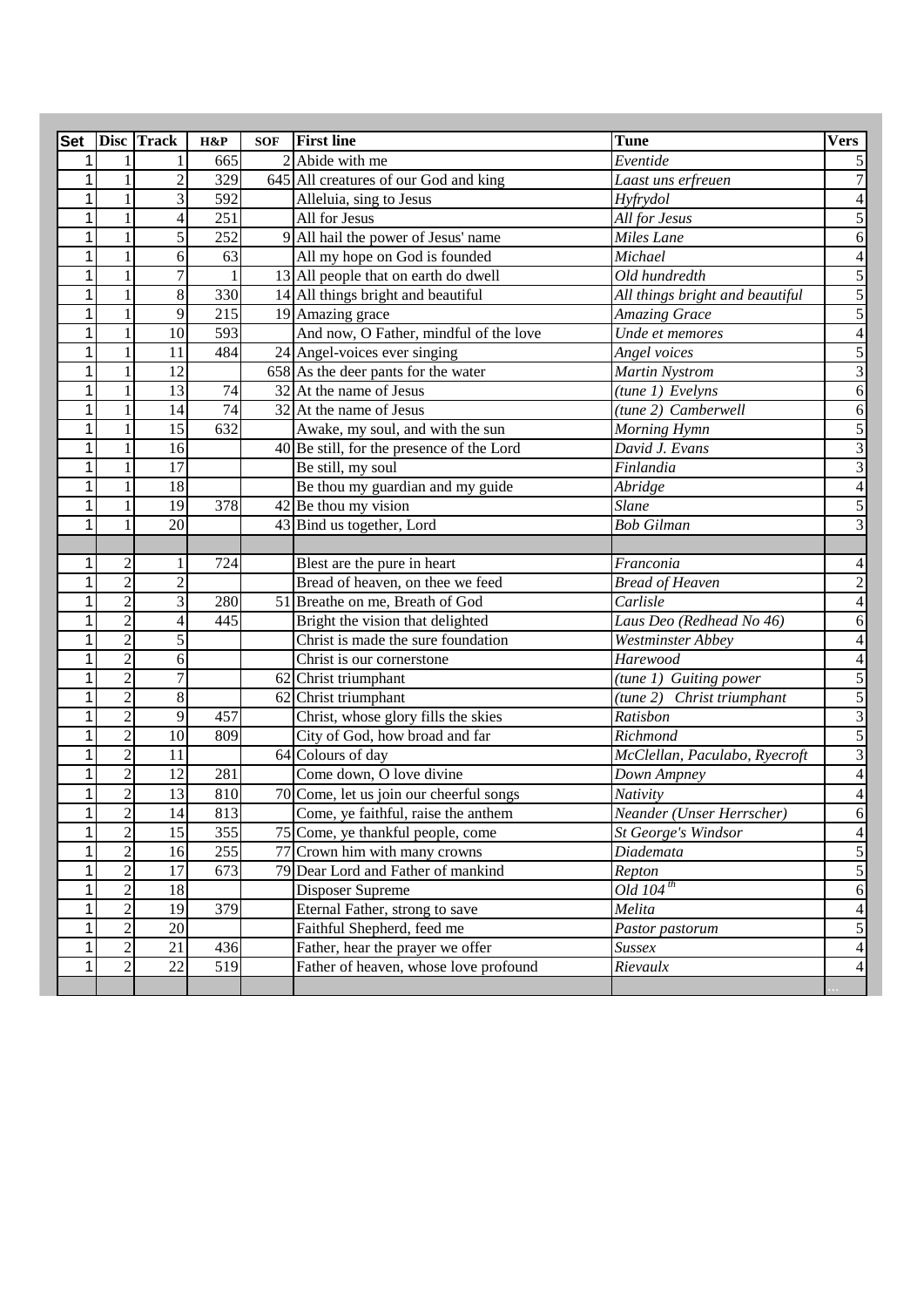| 1            | 3                        |                          | 710              | 107 Fight the good fight                         | Duke Street           | 4                |
|--------------|--------------------------|--------------------------|------------------|--------------------------------------------------|-----------------------|------------------|
| 1            | $\overline{\mathbf{3}}$  | $\overline{c}$           |                  | Firmly I believe                                 | (Tune 1) Alton        |                  |
| 1            | $\overline{3}$           | $\overline{3}$           |                  | Firmly I believe                                 | (Tune 2) Shipston     | 5                |
| 1            | $\overline{3}$           | $\overline{4}$           | 814              | 109 For all the saints                           | Sine nomine           | 8                |
| 1            | $\overline{3}$           | 5                        | 333              | 112 For the beauty of the earth                  | <b>England's Lane</b> | 5                |
| 1            | $\overline{3}$           | 6                        |                  | 120 From heaven you came                         | Graham Kendrick       | 4                |
| 1            | $\overline{3}$           | $\overline{7}$           | 492              | 728 Give me joy in my heart                      | Traditional           | 4                |
| 1            | $\overline{3}$           | 8                        | 817              | 127 Glorious things of thee are spoken           | Austria               | 4                |
| 1            | $\overline{3}$           | 9                        | 65               | God moves in a mysterious way                    | <b>London New</b>     | 6                |
| 1            | $\overline{3}$           | 10                       |                  | God of mercy, God of grace                       | Heathlands            | 3                |
| 1            | $\overline{\mathbf{3}}$  | 11                       | 437              | 148 Guide me, O thou great Redeemer              | Cwm Rhondda           | 3                |
| 1            | $\overline{\mathbf{3}}$  | 12                       | 125              | 150 Hail to the Lord's anointed                  | Crüger                | $\overline{5}$   |
| 1            | $\overline{3}$           | 13                       |                  | He who would valiant be                          | Monks Gate            | 3                |
| 1            | 3                        | 14                       | 237              | Hills of the north, rejoice                      | Little Cornard        | 5                |
| 1            | 3                        | 15                       |                  | Holy, holy, holy! Lord God Almighty              | Nicaea                |                  |
| 1            | $\overline{\mathbf{3}}$  | 16                       |                  | How firm a foundation                            | Montgomery            | 6                |
| 1            | 3                        | 17                       |                  | 192 How lovely on the mountains                  | Leonard E. Smith Jnr. |                  |
| 1            | 3                        | 18                       | 257              | 194 How sweet the name of Jesus sounds           | St Peter              | 6                |
| 1            | 3                        | 19                       |                  | I danced in the morning (Lord of the Dance)      | Trad. American Melody | 5                |
| 1            | 3                        | 20                       | 9                | 234 Immortal, invisible, God only wise           | St Denio              | 4                |
| 1            | 3                        | $\overline{21}$          | 392              | Immortal love, for ever full                     | Bishopthorpe          | 6                |
| 1            | 3                        | 22                       | 678              | 238 In heavenly love abiding                     | Penlan                | 3                |
| 1            | $\overline{3}$           | 23                       |                  | 830 I, the Lord of sea and sky (Here I am, Lord) | Here I am             | 3                |
|              |                          |                          |                  |                                                  |                       |                  |
|              |                          |                          |                  |                                                  |                       |                  |
| 1            | 4                        | 1                        |                  | Jerusalem the golden                             |                       | 4                |
| 1            | 4                        | $\overline{2}$           | 528              | 297 Jesu, lover of my soul                       | Ewing<br>Aberystwyth  | 3                |
| 1            | 4                        | 3                        | 141              | Jesus calls us: o'er the tumult                  | St Andrew             | 5                |
| 1            | 4                        | $\overline{\mathcal{L}}$ | 260              | 290 Jesus is the Lord! Creation's voice          | Jesus is the Lord     | $\overline{3}$   |
| 1            | $\overline{4}$           | 5                        | 239              | 301 Jesus shall reign                            | <b>Truro</b>          | 5                |
| 1            | 4                        | 6                        | 265              | Jesu, the very thought of thee                   | St Agnes (Dykes)      | 5                |
| 1            | 4                        | $\overline{7}$           | 697              | 316 Just as I am, without one plea               | Misericordia          | 6                |
| 1            | 4                        | 8                        | 499              | King of glory, King of peace                     | Gwalchmai             | 3                |
| 1            | 4                        | 9                        | 68               | 321 Lead us, heavenly Father, lead us            | Mannheim              | 3                |
| 1            | $\overline{\mathcal{L}}$ | 10                       | 10               | 879 Let all the world in every corner sing       | Luckington            | $\overline{2}$   |
| 1            | 4                        | 11                       | 27               | 333 Let us, with a gladsome mind                 | Monkland              | $\overline{7}$   |
| 1            | 4                        | 12                       | 170              | $335$ Lift high the cross                        | Crucifer              | $\overline{11}$  |
| <u> 1  </u>  | 4                        | 13                       |                  | Light's abode, celestial Salem                   | Regent Square         |                  |
| $\mathbf{1}$ | 4                        | $\overline{14}$          |                  | 892 Lord, for the years                          | Lord of the years     | $\frac{6}{5}$    |
| $\mathbf{1}$ | 4                        | 15                       | 617              | 357 Lord Jesus Christ (Living Lord)              | Living Lord           | $\overline{4}$   |
| $\mathbf{1}$ | 4                        | 16                       | $\overline{552}$ | 902 Lord of all hopefulness                      | $\overline{Slane}$    | $\overline{4}$   |
| $\mathbf{1}$ | 4                        | 17                       |                  | 362 Lord, the light of your love                 | Shine, Jesus, Shine   | $\overline{3}$   |
| $\mathbf{1}$ | 4                        | 18                       | 476              | Lord, thy word abideth                           | Ravenshaw             | $6 \overline{6}$ |
| 1            | 4                        | 19                       | 267              | 377 Love divine, all loves excelling             | (Tune 1) Love divine  | $\bf 8$          |
| $\mathbf{1}$ | 4                        | 20                       | 267              | 377 Love divine, all loves excelling             | (Tune 2) Blaenwern    | $\overline{4}$   |
| $\mathbf{1}$ | 4                        | 21                       |                  | Loving Shepherd of thy sheep                     | <b>Buckland</b>       | $\overline{4}$   |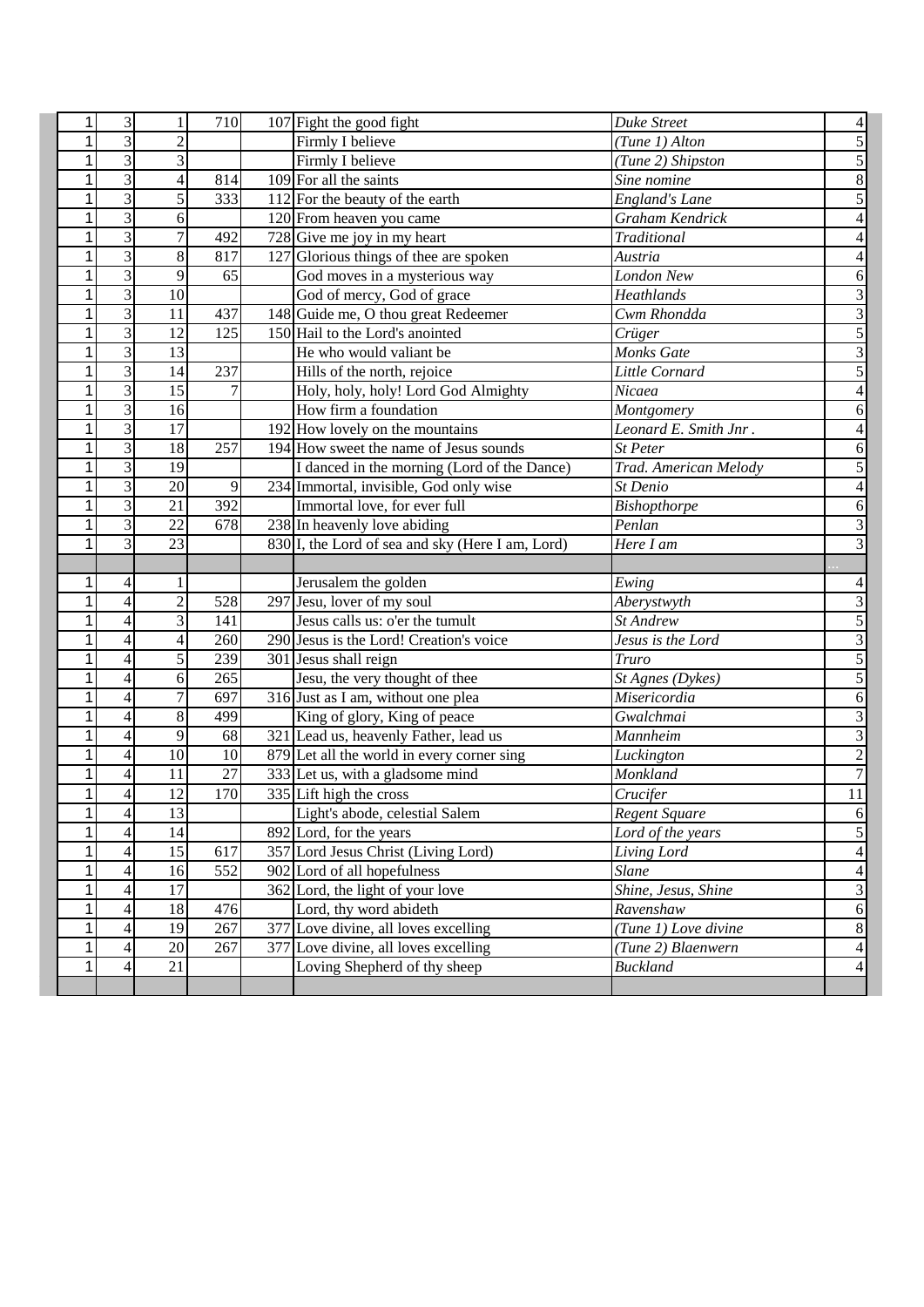| $\mathbf{1}$ | 5              |                          | 776              | 381 Make me a channel of your peace                                       | Sebastian Temple          | 3                                |
|--------------|----------------|--------------------------|------------------|---------------------------------------------------------------------------|---------------------------|----------------------------------|
| 1            | $\overline{5}$ | $\overline{c}$           |                  | 390 Meekness and Majesty (This is your God)                               | This is your God          | $\overline{3}$                   |
| 1            | $\overline{5}$ | 3                        | 635              | 393 Morning has broken                                                    | <b>Bunessan</b>           | 3                                |
| 1            | $\overline{5}$ | $\overline{4}$           |                  | My God, and is thy table spread                                           | Rockingham                | 4                                |
| 1            | 5              | 5                        | 173              | 400 My song is love unknown                                               | Love unknown              | 6                                |
| 1            | 5              | 6                        | 636              | New every morning                                                         | Melcombe                  | 6                                |
| 1            | 5              | 7                        | 566              | 405 Now thank we all our God                                              | Nun danket                | 3                                |
| 1            | $\overline{5}$ | $\overline{8}$           | 777              | 407 O Breath of life                                                      | Spiritus Vitae            | 4                                |
| 1            | 5              | 9                        |                  | 951 O for a closer walk with God                                          | Caithness                 | 4                                |
| 1            | 5              | 10                       | 744              | $412$ O for a thousand tongues to sing                                    | Lyngham                   | 6                                |
| 1            | 5              | 11                       | 715              | Oft in danger, oft in woe                                                 | <b>University College</b> | 5                                |
| 1            | $\overline{5}$ | 12                       | 358              | 415 O God, our help in ages past                                          | St Anne                   | $\mathbf{6}$                     |
| 1            | $\overline{5}$ | $\overline{13}$          |                  | O happy band of pilgrims                                                  | Knecht (Kocher)           | $\mathbf{6}$                     |
| 1            | $\overline{5}$ | 14                       | 704              | 418 O Jesus I have promised                                               | (tune 1) Hatherop Castle  | 5                                |
| 1            | 5              | 15                       | 704              | 418 O Jesus I have promised                                               | (Tune 2) Wolvercote       | 5                                |
| 1            | $\overline{5}$ | 16                       |                  | 425 O Lord, my God (How great thou art)                                   | How great thou art        | 4                                |
| 1            | $\overline{5}$ | 17                       | 685              | $434$ O Love that will not let me go                                      | St Margaret               |                                  |
| 1            | 5              | 18                       |                  | Once, only once, and once for all                                         | Albano                    | 6                                |
| 1            | 5              | 19                       |                  | $445$ O praise ye the Lord!                                               | Laudate Dominum (Parry)   |                                  |
| 1            | $\overline{5}$ | 20                       |                  | $\overline{O}$ strength and stay                                          | Strength and stay         | 3                                |
| 1            | $\overline{5}$ | $\overline{21}$          | 745              | 451 O thou who camest from above                                          | Hereford                  | 4                                |
| 1            | 5              | 22                       | 28               | O worship the King                                                        | Hanover                   | 6                                |
|              |                |                          |                  |                                                                           |                           |                                  |
| 1            | 6              | 1                        |                  | 977 Peace, perfect peace                                                  | Kevin Mayhew              | 5                                |
| 1            | 6              | $\overline{2}$           | 13               | 466 Praise, my soul, the King of Heaven                                   | Praise, my soul           | $\overline{4}$                   |
|              | 6              | 3                        | 15               | Praise the Lord, ye heavens adore him                                     | Austria                   | 3                                |
| 1            |                |                          |                  |                                                                           | (Tune 1) Richmond         |                                  |
| 1            | 6              | $\overline{\mathcal{L}}$ | 231              | 469 Praise to the Holiest                                                 |                           | 6                                |
| 1            | 6              | 5                        | 231              | 469 Praise to the Holiest                                                 | (Tune 2) Gerontius        | 6                                |
| 1            | 6              | 6                        | 16               | 470 Praise to the Lord, the Almighty                                      | Lobe den Herren           | $\overline{4}$                   |
| 1            | 6              | $\overline{7}$           |                  | Put thou thy trust in God                                                 | Doncaster                 | 6                                |
| 1            | 6              | 8                        |                  | Rejoice, O land, in God thy might                                         | Wareham                   | 3                                |
| 1            | 6              | 9                        | 243              | 482 Rejoice, the Lord is King                                             | Gopsal                    | 4                                |
| 1            | 6              | 10                       | $\overline{273}$ | 488 Rock of ages                                                          | Petra (Redhead No. 76)    | $\overline{4}$                   |
| 1            | 6              | 11                       | 643              |                                                                           | Ellers                    | 4                                |
| 1            | 6              | 12                       | 719              | Saviour, again to thy dear name we raise<br>506 Soldiers of Christ, arise | St Ethelwald              | 6                                |
| 1            | 6              | 13                       | 295              | 510 Spirit of the living God (Iverson)                                    | Living God                | $\overline{c}$                   |
| 1            | 6              | 14                       | 513              | 512 Stand up and bless the Lord                                           | Carlisle                  | $\mathcal{L}$                    |
| $\mathbf{1}$ | 6              | $\overline{15}$          | $\overline{721}$ | 513 Stand up, stand up for Jesus                                          | Morning Light             | $\overline{5}$                   |
| $\mathbf{1}$ | 6              | 16                       | 646              | Sun of my soul, thou Saviour dear                                         | Abends                    | $\overline{4}$                   |
| $\mathbf{1}$ | 6              | 17                       |                  | Take up thy cross, the Saviour said                                       | <b>Breslau</b>            | $6 \overline{6}$                 |
| $\mathbf{1}$ | 6              | 18                       | 803              | Teach me, my God and King                                                 | <b>Sandys</b>             |                                  |
| $\mathbf{1}$ | 6              | 19                       | 86               | 520 Tell out, my soul                                                     | Woodlands                 | $\overline{5}$<br>$\overline{4}$ |
| $\mathbf{1}$ | 6              | 20                       | 515              | 525 The Church's one foundation                                           | Aurelia                   | $\overline{4}$                   |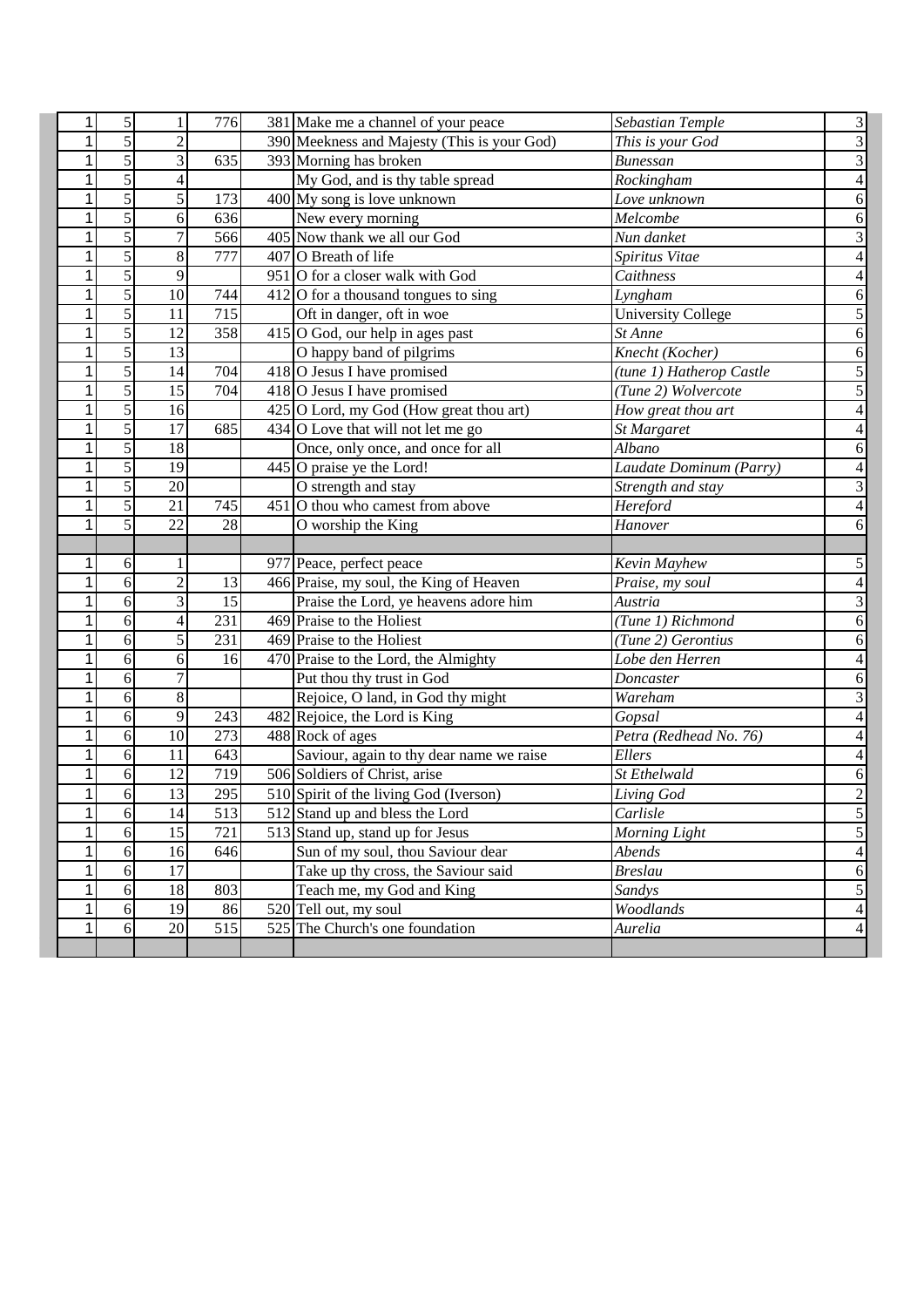| $\mathbf{1}$   | $\boldsymbol{7}$ | 1               | 648              | 527 The day thou gavest, Lord, is ended             | St Clement               | $\mathfrak{S}$           |
|----------------|------------------|-----------------|------------------|-----------------------------------------------------|--------------------------|--------------------------|
| $\mathbf 1$    | $\overline{7}$   | $\overline{2}$  | 69               | 533 The King of love my shepherd is                 | Dominus regit me         | $\boldsymbol{6}$         |
| 1              | $\overline{7}$   | 3               | 70               | 537 The Lord's my shepherd                          | Crimond                  | $\overline{5}$           |
| 1              | $\overline{7}$   | 4               |                  | Thine for ever! God of love                         | Newington                | $\overline{5}$           |
| $\overline{1}$ | 7                | $\overline{5}$  | 154              | 555 Thou didst leave thy throne                     | Margaret                 | $\overline{5}$           |
| $\overline{1}$ | 7                | 6               | 29               | 557 Thou, whose almighty word                       | Moscow                   | $\overline{4}$           |
| $\mathbf{1}$   | 7                | $\overline{7}$  | 441              | Through the night of doubt and sorrow               | <b>Marching</b>          | $\boldsymbol{8}$         |
| $\mathbf{1}$   | 7                | $\overline{8}$  | 784              | 1065 Thy hand, O God, has guided                    | Thornbury                | 5                        |
| 1              | $\overline{7}$   | 9               | 783              | Thy kingdom come, O God                             | St Cecilia               | $\overline{6}$           |
| $\overline{1}$ | $\overline{7}$   | $\overline{10}$ | 463              | 559 To God be the glory!                            | To God be the glory      | $\overline{3}$           |
| 1              | $\overline{7}$   | 11              | 362              | To thee, O Lord, our hearts we raise                | <b>Golden Sheaves</b>    | $\overline{\mathcal{L}}$ |
| 1              | 7                | $\overline{12}$ | 80               | To the name of our salvation                        | $\overline{O}$ riel      | $\boldsymbol{6}$         |
| $\mathbf 1$    | 7                | 13              | $\overline{465}$ | We have a gospel to proclaim                        | Fulda                    | $\boldsymbol{6}$         |
| $\mathbf 1$    | $\overline{7}$   | $\overline{14}$ |                  | We love the place, O God                            | <b>Ouam Dilecta</b>      | $\overline{7}$           |
| $\overline{1}$ | $\overline{7}$   | $\overline{15}$ | 352              | 585 We plough the fields and scatter                | Wir pflügen              | $\overline{3}$           |
| $\mathbf 1$    | $\overline{7}$   | 16              | 559              | 593 What a friend we have in Jesus                  | What a friend (Converse) | $\overline{3}$           |
| $\mathbf 1$    | 7                | $\overline{17}$ | 573              | When all thy mercies, O my God                      | Contemplation            | $\overline{7}$           |
| 1              | $\overline{7}$   | 18              | 20               | 619 Ye holy angels bright                           | Darwall's 148th          | $\overline{\mathbf{4}}$  |
| $\overline{1}$ | $\overline{7}$   | $\overline{19}$ | $\overline{278}$ | 620 Ye servants of God                              | Paderborn                | $\overline{4}$           |
| 1              | $\overline{7}$   | $\overline{20}$ | 248              | Ye servants of the Lord                             | Narenza                  | 5                        |
|                |                  |                 |                  |                                                     |                          |                          |
| 1              | 8                |                 | 250              | 6 Alleluia, alleluia, give thanks to the risen Lord | Donald Fishel            | 5                        |
|                |                  |                 |                  |                                                     |                          |                          |
| $\mathbf 1$    | $\sqrt{8}$       | $\overline{2}$  |                  | Alleluia, alleluia, hearts to heaven                | Lux Eoi                  | $\overline{4}$           |
| $\overline{1}$ | $\overline{8}$   | 3               | 160              | All glory, laud and honour                          | St Theodulph             | $\overline{5}$           |
| 1              | $\overline{8}$   | 4               |                  | All you who seek a comfort sure                     | St Bernard               | $\boldsymbol{6}$         |
| $\mathbf 1$    | $\overline{8}$   | $\overline{5}$  |                  | At the Lamb's high feast we sing                    | Salzburg                 | $\overline{\mathbf{r}}$  |
| $\mathbf 1$    | $\overline{8}$   | 6               | 192              | 61 Christ the Lord is risen again                   | Württemberg              | $\overline{7}$           |
| 1              | $\overline{8}$   | $\overline{7}$  | 281              | Come down, O love divine                            | Down Ampney              | $\overline{4}$           |
| $\mathbf{1}$   | $\overline{8}$   | $\overline{8}$  | 284              | Come, thou Holy Spirit, come                        | Veni, Sancte Spiritus    | $\overline{5}$           |
| 1              | $\overline{8}$   | 9               | 194              | Come, ye faithful, raise the strain                 | St John Damascene        | $\overline{4}$           |
| 1              | $\overline{8}$   | $\overline{10}$ | 130              | Forty days and forty nights                         | Aus der Tiefe (Heinlein) | $\overline{6}$           |
| $\mathbf{1}$   | $\overline{8}$   | 11              | 197              | Hail the day that sees him rise                     | Llanfair                 | $\overline{8}$           |
| $\mathbf 1$    | $\overline{8}$   | $\overline{12}$ | 224              | 252 It is a thing most wonderful                    | Herongate                | $\overline{7}$           |
| $\overline{1}$ | $\overline{8}$   | $\overline{13}$ |                  | 285 Jesus Christ is risen today                     | Easter hymn              | $\overline{3}$           |
| $\mathbf 1$    | $\overline{8}$   | $\overline{14}$ | 198              | 296 Jesus lives! thy terrors now                    | St Albinus               | $\overline{5}$           |
| 1              | $\overline{8}$   | $\overline{15}$ | 533              | Lord Jesus, think on me                             | Southwell (Damon)        | $\overline{6}$           |
| 1              | $\overline{8}$   | $\overline{16}$ |                  | Love's redeeming work is done                       | Savannah                 | $\overline{5}$           |
| $\overline{1}$ | $\overline{8}$   | 17              | 171              | My God, I love thee                                 | <b>St Francis Xavier</b> | $\overline{6}$           |
| 1              | $\overline{8}$   | $\overline{18}$ | $\overline{204}$ | Now the green blade riseth                          | Noel nouvelet            | 4                        |
| 1              | $\overline{8}$   | 19              | 172              | O dearest Lord, thy sacred head                     | Albano                   | $\overline{4}$           |
| 1              | $\overline{8}$   | $\overline{20}$ |                  | On this day, the first of days                      | Lübeck (Gott sei dank)   | $\overline{4}$           |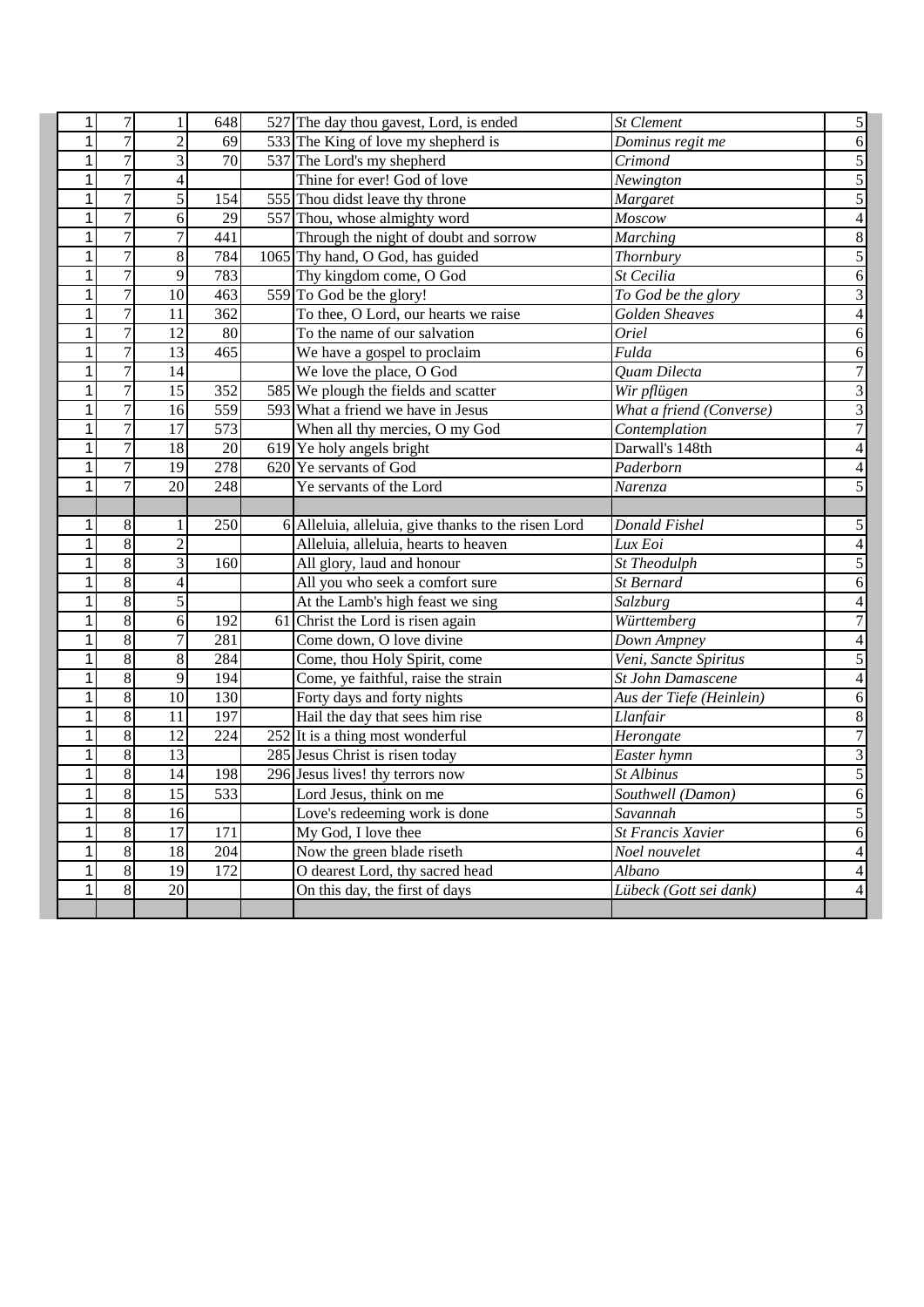| $\mathbf{1}$ | 9               | 1                        | 176               | O sacred head                                      | <b>Passion Chorale</b>             | 3                                  |
|--------------|-----------------|--------------------------|-------------------|----------------------------------------------------|------------------------------------|------------------------------------|
| 1            | $\overline{9}$  | $\overline{c}$           | 159               | 485 Ride on, ride on in majesty                    | <b>Winchester New</b>              | $\overline{5}$                     |
| 1            | 9               | 3                        | 208               | The day of resurrection                            | Ellacombe                          | 3                                  |
| 1            | $\overline{9}$  | $\overline{\mathcal{L}}$ | 209               | 531 The head that once was crowned with thorns     | <b>St Magnus</b>                   | $\boldsymbol{6}$                   |
| 1            | $\overline{9}$  | 5                        | 178               | 542 There is a green hill far away                 | Horsley                            | $\overline{5}$                     |
| 1            | 9               | 6                        | 214               | The strife is o'er, the battle done                | Gelob't sei Gott (Vulpius)         | $\overline{4}$                     |
| 1            | $\overline{9}$  | 7                        | 212               | 551 Thine be the glory                             | Maccabeus                          | $\overline{3}$                     |
| 1            | $\overline{9}$  | $\overline{8}$           | $\overline{213}$  | This joyful Eastertide                             | This joyful Eastertide (Vreuchten) | $\overline{3}$                     |
| 1            | 9               | 9                        | 180               | 596 When I survey the wondrous cross               | Rockingham                         | $\overline{4}$                     |
| 1            | 9               | 10                       | 823               | Ye choirs of new Jerusalem                         | <b>St Fulbert</b>                  | $\boldsymbol{6}$                   |
| 1            | 9               | 11                       | 90                | A great and mighty wonder                          | Es ist ein' ros' entsprungen       | $\overline{4}$                     |
| 1            | 9               | 12                       | 92                | 23 Angels from the realms of glory                 | Iris                               | $\overline{5}$                     |
| 1            | $\overline{9}$  | $\overline{13}$          | 121               | 31 As with gladness men of old                     | Dix                                | 5                                  |
| 1            | 9               | 14                       | 94                | 36 Away in a manger                                | Cradle song                        | $\overline{3}$                     |
| 1            | 9               | 15                       | 123               | <b>Brightest and Best</b>                          | Epiphany                           | 4                                  |
| 1            | 9               | 16                       | 96                | 59 Christians, awake!                              | Yorkshire (Stockport)              | 6                                  |
| 1            | 9               | $\overline{17}$          | 81                | Come, thou long-expected Jesus                     | Cross of Jesus                     |                                    |
| 1            | 9               | 18                       |                   | Ding dong, merrily on high                         | Bransle de l'official              | 3                                  |
| 1            | 9               | 19                       |                   | Good King Wenceslas                                | Tempus adest floridum              | 5                                  |
| 1            | 9               | $20\,$                   |                   | Hark! a herald voice is calling                    | Merton                             | 5                                  |
| 1            | 9               | $\overline{21}$          | 82                | 154 Hark! the glad sound                           | <b>Bristol</b>                     | 4                                  |
|              |                 |                          |                   |                                                    |                                    |                                    |
| 1            | 10              | 1                        | 106               | 155 Hark, the herald-angels sing                   | Mendelssohn                        | 3                                  |
| 1            | 10              | $\overline{2}$           | 107               | 243 In the bleak mid-winter                        | Cranham                            | 5                                  |
| 1            | 10              | 3                        | 108               | 251 It came upon a midnight clear                  | <b>Noel</b>                        | 5                                  |
| $\mathbf{1}$ | 10              | $\overline{\mathbf{4}}$  | 241               | 347 Lo, he comes with clouds descending            | Helmsley                           | 4                                  |
| 1            | 10              | 5                        | 110               | $408$ O come, all ye faithful $(7)$                | Adeste fideles                     | $\overline{7}$                     |
| 1            | 10              | 6                        | 110               | $408$ O come, all ye faithful (4)                  | Adeste fideles                     | 4                                  |
| $\mathbf{1}$ | $\overline{10}$ | $\overline{7}$           | 85                | 410 O come, o come Emmanuel                        | Veni, Emmanuel                     | $\overline{5}$                     |
| $\mathbf{1}$ | 10              | $\overline{8}$           | 79                | Of the Father's love begotten                      | Corde natus (Divinum mysterium     | $\mathbf{6}$                       |
| $\mathbf{1}$ | 10              | 9                        | 113               | 420 O little town of Bethlehem                     | <b>Forest Green</b>                | 4                                  |
| $\mathbf{1}$ | 10              | 10                       | 114               | 438 Once in royal David's city                     | Irby                               | 4                                  |
| $\mathbf{1}$ | $\overline{10}$ | $\overline{11}$          | $\frac{115}{115}$ | On Christmas night all Christian's sing            | Sussex Carol                       |                                    |
| $\mathbf{1}$ | 10              | 12                       | 505               | $457$ O worship the Lord in the beauty of holiness | Was lebet                          | 4                                  |
| 1            | 10              | 13                       | 117               | 489 See, amid the winter's snow                    | Humility (Oxford)                  | 6                                  |
| 1            | $\overline{10}$ | 14                       | 112               | 498 Silent night                                   | Stille Nacht                       | 3                                  |
| 1            |                 |                          |                   | Songs of thankfulness and praise                   | St Edmund                          |                                    |
|              | 10              | 15                       |                   |                                                    |                                    |                                    |
| $\mathbf{1}$ | $\overline{10}$ | 16                       | $\overline{87}$   | The angel Gabriel from heaven came                 | Birjina gaztettobat zegoen         | ЭI<br>$\overline{4}$               |
| $\mathbf{1}$ | 10              | $\overline{17}$          | 119               | 529 The first Nowell                               | The first Nowell                   |                                    |
| $\mathbf{1}$ | 10              | 18                       | 127               | Unto us a boy is born                              | Puer Nobis                         | $\overline{5}$                     |
| $\mathbf{1}$ | 10              | 19                       |                   | We three Kings                                     | Kings of Orient                    | $6 \overline{6}$<br>$\overline{5}$ |
| $\mathbf{1}$ | 10              | 20                       | 120               | 602 While shepherds watched                        | Winchester Old                     | $\overline{6}$                     |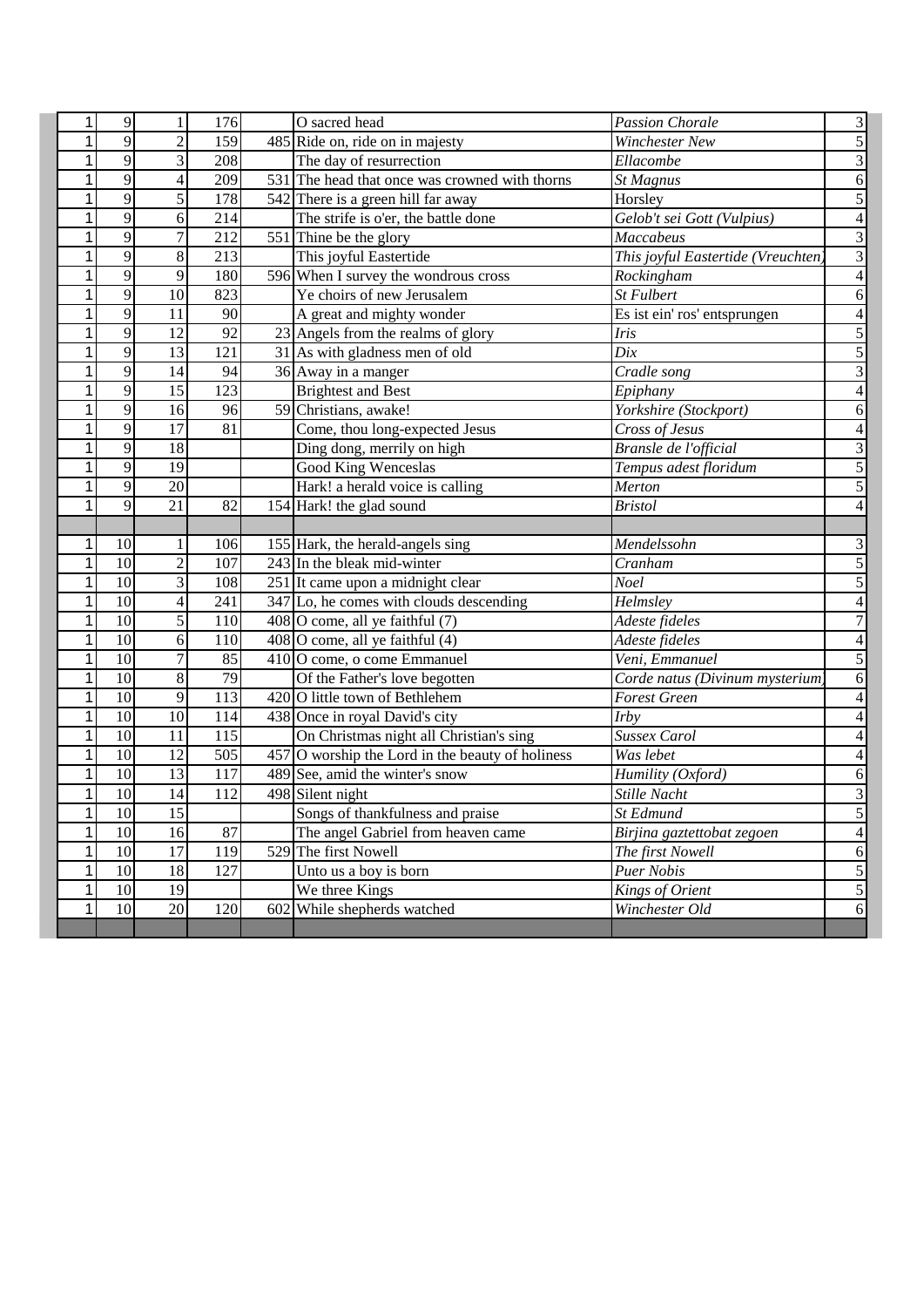| $\overline{c}$ | 1              | 1               |                  | 1 Abba Father                              |                                  |                         |
|----------------|----------------|-----------------|------------------|--------------------------------------------|----------------------------------|-------------------------|
| $\overline{2}$ | 1              | $\overline{c}$  |                  | A Brighter Dawn is breaking                | Nun lasst uns Gott               |                         |
| $\overline{2}$ |                | 3               |                  | Ah, holy jesus, How hast thou offended     | Herzliebester Jesu               | 5                       |
| $\overline{2}$ |                | 4               |                  | 8 All Hail The Lamb                        |                                  |                         |
| $\overline{2}$ | 1              | 5               | 252              | 9 All Hail The Power of Jesus'name         | Diadem                           | 6                       |
| $\overline{2}$ | 1              | 6               |                  | 10 All Heaven Declares                     |                                  | $\overline{c}$          |
| $\overline{2}$ | 1              | $\tau$          |                  | 646 All I Once Held Dear                   |                                  | $\overline{3}$          |
| $\overline{2}$ | 1              | 8               |                  | 12 All Over The World                      |                                  | $\overline{5}$          |
| $\overline{c}$ | 1              | 9               | 753              | All Praise To Our Redeeming Lord           | Lucius                           | $\overline{6}$          |
| 2              | 1              | 10              |                  | 647 All that I am                          | Sebastian temple                 | $\overline{2}$          |
| $\overline{c}$ | 1              | 11              | 216              | 21 And Can It Be                           | Sagina                           | $\overline{5}$          |
| $\overline{2}$ | 1              | 12              |                  | And Did those Feet                         | Jerusalem                        | $\overline{2}$          |
| $\overline{2}$ | 1              | 13              |                  | 22 A New Commandment                       |                                  | $\overline{4}$          |
| $\overline{2}$ | 1              | 14              | 594              | An Upper Room Our Lord Did Prepare         | O Waly Waly                      | 4                       |
| $\overline{c}$ | 1              | 15              |                  | Around The Throne of God                   | Solothurn                        | 4                       |
| $\overline{2}$ |                | 16              | 416              | As Pants the heart for cooling streams     | Martyrdom                        |                         |
| $\overline{2}$ |                | 17              |                  | 28 As We Are Gathered                      |                                  |                         |
| $\overline{2}$ |                | 18              |                  | At the cross she keeps her station         | <b>Stabat Mater</b>              | 16                      |
| $\overline{2}$ |                | 19              |                  | Awake, awake, fling off the night          | Deus Tuorum militum              | 5                       |
| $\overline{2}$ |                | 20              |                  | Beloved. Let us love                       | Song 46                          | $\overline{5}$          |
| $\overline{2}$ |                | $\overline{21}$ | 165              | Beneath the cross of Jesus                 | St Christopher                   | 5                       |
| $\overline{2}$ |                | 22              |                  | 672 Be Still and know that I am God        | Be Still and Know                | $\overline{\mathbf{3}}$ |
| $\overline{c}$ |                | 23              | 668              | 44 Blessed Assurance                       | <b>Blessed Assurance</b>         | $\overline{\mathbf{3}}$ |
| $\overline{2}$ |                | 24              |                  | Blest Creator of the light                 | Vienna                           | 5                       |
|                |                |                 |                  |                                            |                                  |                         |
| $\overline{2}$ | $\overline{c}$ | 1               |                  | Bread is Blessed and broken                | Grace in essence                 | 4                       |
| 2              | $\overline{c}$ | $\overline{2}$  | 599              | Bread of the world in mercy broken         | Rendez a Dieu                    | $\overline{c}$          |
| $\overline{2}$ | $\overline{2}$ | 3               |                  | 54 Brother Sister let me serve you         | <b>Servant Song</b>              | 6                       |
| $\overline{2}$ | $\overline{2}$ | 4               | 455              | Christ is the worlds light                 | Christe Sanctorum                | $\overline{4}$          |
| $\overline{2}$ | $\overline{2}$ | 5               |                  | 685 Christ's is the world                  | <b>Dream Angus</b>               | $\overline{4}$          |
| 2              | $\overline{2}$ | 6               | 469              | Come Holy Ghost, our souls inspire         | Veni, Creator Spiritus           | 5                       |
| $\overline{2}$ | $\overline{2}$ | $\overline{7}$  | 691              | 72 Come. Let us sing                       | Wonderful Love                   | $\overline{4}$          |
| $\overline{2}$ | $\overline{c}$ | 8               | 649              | Come. Let us use the grace divine          | Dundee                           | 5                       |
| $\overline{2}$ | $\overline{c}$ | 9               | $\overline{254}$ | Come. My way, my truth, my life            | The Call                         | $\overline{\mathbf{3}}$ |
| $\overline{2}$ | $\overline{c}$ | 10              |                  | Creator of the starry height               | Conditor alme siderum            | $\boldsymbol{6}$        |
| $\overline{2}$ | $\overline{2}$ | $\overline{11}$ |                  | Earth has many a noble city                | Stuttgart                        | $\overline{5}$          |
| $\mathbf{2}$   | 2              | 12              |                  | Eternal Ruler of the ceaseless round       | Song 1                           | 4                       |
| $\overline{2}$ | $\overline{2}$ | $\overline{13}$ |                  | 97 Father, I place into your hands         |                                  | $\overline{4}$          |
| 2              | $\overline{c}$ | 14              |                  | Father, Lord of all creation               | Abbot's Leigh                    | $\overline{\mathbf{3}}$ |
| $\overline{2}$ | $\overline{2}$ | $\overline{15}$ |                  | Father most holy, merciful and loving      | Chartres (Angers)                | $\overline{4}$          |
| $\overline{2}$ | $\overline{c}$ | 16              |                  | 99 Father, we adore you                    |                                  | $\overline{\mathbf{3}}$ |
| $\overline{2}$ | $\overline{c}$ | 17              | 607              | Father, who in Jesus found us              | Quem pastires                    | $\overline{4}$          |
| 2              | $\overline{2}$ | 18              |                  | Filled with the Spirit's power             | <b>Farley Castle</b>             | $\overline{\mathbf{3}}$ |
| $\overline{2}$ | $\overline{c}$ | 19              |                  | 717 Fill your hearts with joy and gladness | Ode to Joy                       | $\overline{4}$          |
| $\overline{2}$ | $\overline{2}$ | 20              |                  | Follow me                                  |                                  | $\overline{3}$          |
| $\overline{2}$ | $\overline{2}$ | 21              |                  | For all your saints still active           | King's Lynn                      | $\overline{3}$          |
| $\overline{2}$ | $\overline{2}$ | 22              |                  | Forgive our sins as we forgive             | Epworth                          | $\overline{4}$          |
| $\overline{2}$ | $\overline{c}$ | 23              |                  | For Mary, mother of our Lord               | St Botolph                       | $\overline{6}$          |
| 2              | $\overline{2}$ | $\overline{24}$ | 342              | For the fruits of his creation             | East Acklam                      | $\overline{3}$          |
| $\overline{c}$ | $\overline{c}$ | 25              | 402              | For the healing of the nations             | Alleluia dulce carmen (Tantum Er | $\overline{4}$          |
|                |                |                 |                  |                                            |                                  |                         |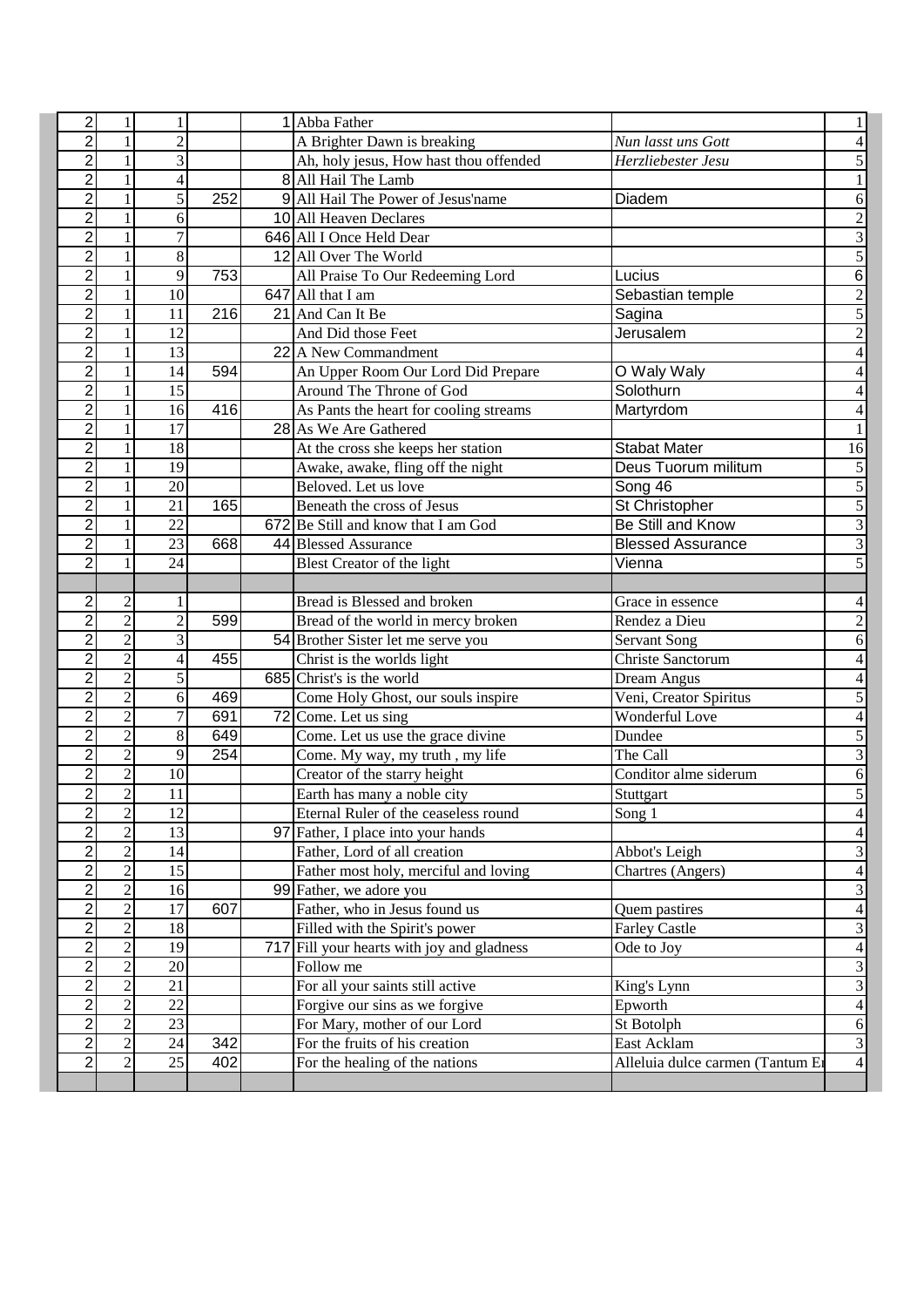| $\overline{\mathbf{c}}$ | 3                       |                 | 381                     | Forth in thy name, O Lord, I go                                                    | Song 34 (Angels Song)           | 5                                         |
|-------------------------|-------------------------|-----------------|-------------------------|------------------------------------------------------------------------------------|---------------------------------|-------------------------------------------|
| $\overline{2}$          | $\overline{\mathbf{3}}$ | 2               |                         | From many grains                                                                   | Song 1                          | $\overline{3}$                            |
| $\overline{c}$          | 3                       | 3               |                         | From the very depths of darkness                                                   | <b>Battle Hymn</b>              | 5                                         |
| $\overline{2}$          | $\overline{3}$          | 4               |                         | Gather around, for the table is spread                                             | <b>Skye Boat Song</b>           |                                           |
| $\overline{2}$          | $\overline{3}$          | 5               |                         | 124 Give thanks with a grateful heart                                              |                                 |                                           |
| $\overline{2}$          | 3                       | 6               | 22                      | Give to our God immortal praise                                                    | Dunedin                         | 4                                         |
| $\overline{2}$          | $\overline{\mathbf{3}}$ | 7               |                         | Glory be to Jesus                                                                  | Caswall                         | 8                                         |
| $\overline{2}$          | $\overline{3}$          | $\overline{8}$  | 642                     | Glory to thee, my God, this night                                                  | Tallis' Canon                   | 5                                         |
| $\overline{c}$          | $\overline{3}$          | 9               | 64                      | God has spoken: by the prophets                                                    | Arfon                           | $\overline{\mathbf{3}}$                   |
| $\overline{c}$          | 3                       | 10              |                         | God, in the planning (Bridegroom and bride)                                        | Bonnie George Campbell          | $\overline{4}$                            |
| $\overline{c}$          | 3                       | 11              | 220                     | God is love: his the care                                                          | Peronent Hodie (Theodoric)      | $\overline{4}$                            |
| $\overline{c}$          | 3                       | 12              | 36                      | God is love: let heaven adore him                                                  | Calon Lan                       | $\overline{\mathbf{3}}$                   |
| $\overline{2}$          | $\overline{\mathbf{3}}$ | 13              | 769                     | 135 God is working his purpose out                                                 | Benson                          | $\overline{5}$                            |
| $\overline{2}$          | $\overline{\mathbf{3}}$ | 14              |                         | God save our gracious Queen                                                        | National Anthem                 | $\overline{3}$                            |
| $\overline{c}$          | $\overline{\mathbf{3}}$ | 15              | 641                     | God that madest earth and heaven                                                   | Ar hyd y nos                    | $\overline{2}$                            |
| $\overline{\mathbf{c}}$ | 3                       | 16              | $\overline{344}$        | God, whose farm is all creation                                                    | Gott Will's March               | $\overline{\mathbf{3}}$                   |
| $\overline{2}$          | $\overline{\mathbf{3}}$ | $\overline{17}$ |                         | God, whose love is all around us                                                   | Quem pastores                   | $\overline{4}$                            |
| $\overline{c}$          | 3                       | 18              | 770                     | 738 Go forth and tell                                                              | Yanworth                        | 5                                         |
| $\overline{2}$          | 3                       | 19              |                         | Go forward, people of God today                                                    | Dambuster's March               | 3                                         |
| $\overline{2}$          | 3                       | 20              |                         | Going home                                                                         | Going Home                      | $\overline{2}$                            |
| $\overline{2}$          | 3                       | $\overline{21}$ | 301                     | Gracious Spirit, Holy Ghost                                                        | Irene                           | $\boldsymbol{6}$                          |
| $\overline{2}$          | 3                       | 22              | 66                      | 147 Great is thy faithfulness                                                      | Faithfulness (Runyan)           | 3                                         |
| $\overline{c}$          | 3                       | 23              | 711                     | Happy are they, they that love God                                                 | <b>Binchester</b>               | $\overline{5}$                            |
| $\overline{2}$          | 3                       | 24              | 521                     | Hark, my soul, it is the Lord                                                      | St Bees                         | 6                                         |
|                         |                         |                 |                         |                                                                                    |                                 |                                           |
| $\overline{c}$          | 4                       |                 |                         | Heaven shall not wait                                                              |                                 | 5                                         |
| $\overline{c}$          | $\overline{4}$          | $\overline{c}$  |                         | Help us to help each other, Lord                                                   | Dunfermline                     | 4                                         |
| $\overline{c}$          | 4                       | 3               |                         | Here in this place                                                                 |                                 | 4                                         |
| $\overline{2}$          | $\overline{4}$          | 4               | 608                     | Here, O my Lord                                                                    | <b>Farley Castle</b>            | $\overline{3}$                            |
| $\overline{2}$          | $\overline{4}$          | 5               | 304                     | Holy Spirit, hear us                                                               | $\overline{\text{G}}$ lenfinlas | $\overline{5}$                            |
| $\overline{2}$          | 4                       | 6               | 289                     | Holy Spirit, truth divine                                                          | Song 13 (Canterbury)            | 6                                         |
| $\overline{\mathbf{c}}$ | 4                       | 7               | 611                     | 200 I am the bread of life                                                         |                                 | 5                                         |
| $\overline{2}$          | 4                       | $8\,$           | 695                     | I bind unto myself today                                                           | St Patrick's breastplate        | $\overline{\mathbf{3}}$                   |
| $\overline{c}$          | 4                       | 9               | 238                     | 205 I cannot tell                                                                  | Danny Boy                       | $\overline{\mathcal{L}}$                  |
| $\overline{c}$          | 4                       | 10              | 610                     | I come with joy                                                                    | St Botolph                      | $\mathfrak{S}$                            |
| $\overline{2}$          | 4                       | 11              | 136                     | 215 I heard the voice of Jesus say                                                 | Kingsfold                       | $\overline{3}$                            |
| 2                       | 4                       | 12              | 677                     | I'm not ashamed to own my Lord                                                     | Jackson                         | 4                                         |
| $\overline{2}$          | 4                       | $\overline{13}$ | 758                     | In Christ there is no east or west                                                 | Kilmarnock                      | $\overline{4}$                            |
| 2                       | 4                       | 14              | $\overline{5}24$        | I need thee every hour                                                             | I Need Thee                     | $\mathfrak{S}$                            |
| $\overline{\mathbf{c}}$ | 4                       | 15              |                         | In full and glad surrender                                                         | St Aplhege                      | $\overline{4}$                            |
| $\overline{\mathbf{c}}$ | 4                       | 16              | 167                     | In the Cross of Christ I glory                                                     | Wychbold                        | $\overline{4}$                            |
| $\overline{c}$          | 4                       | 17              |                         | Jesu, grant me this, I pray                                                        | Song 13 (Canterbury)            | $\overline{4}$                            |
| $\overline{\mathbf{c}}$ | 4                       | 18              |                         | Jesus bids us shine                                                                |                                 | $\overline{3}$                            |
| $\overline{c}$          | 4                       | 19              | 732                     | Jesus, good above all other                                                        | Quem pastores                   | $\overline{\mathbf{5}}$<br>$\overline{3}$ |
| 2<br>$\overline{2}$     | 4                       | 20<br>21        |                         | Jesus, Prince and Saviour                                                          | St gertrude                     | $\overline{3}$                            |
| $\overline{2}$          | 4                       | 22              |                         | 303 Jesus, stand among us                                                          |                                 |                                           |
| 2                       | 4<br>4                  | 23              | 530<br>$\overline{2}65$ | 304 Jesus, stand among us in thy risen power<br>308 Jesu, the very thought of thee | Caswall<br>Metzler's Redhead    |                                           |
| $\overline{\mathbf{c}}$ | 4                       | 24              | 258                     | Jesu, thou joy of loving hearts                                                    | Eisenach                        | $\frac{3}{5}$                             |
|                         |                         |                 |                         |                                                                                    |                                 |                                           |
|                         |                         |                 |                         |                                                                                    |                                 |                                           |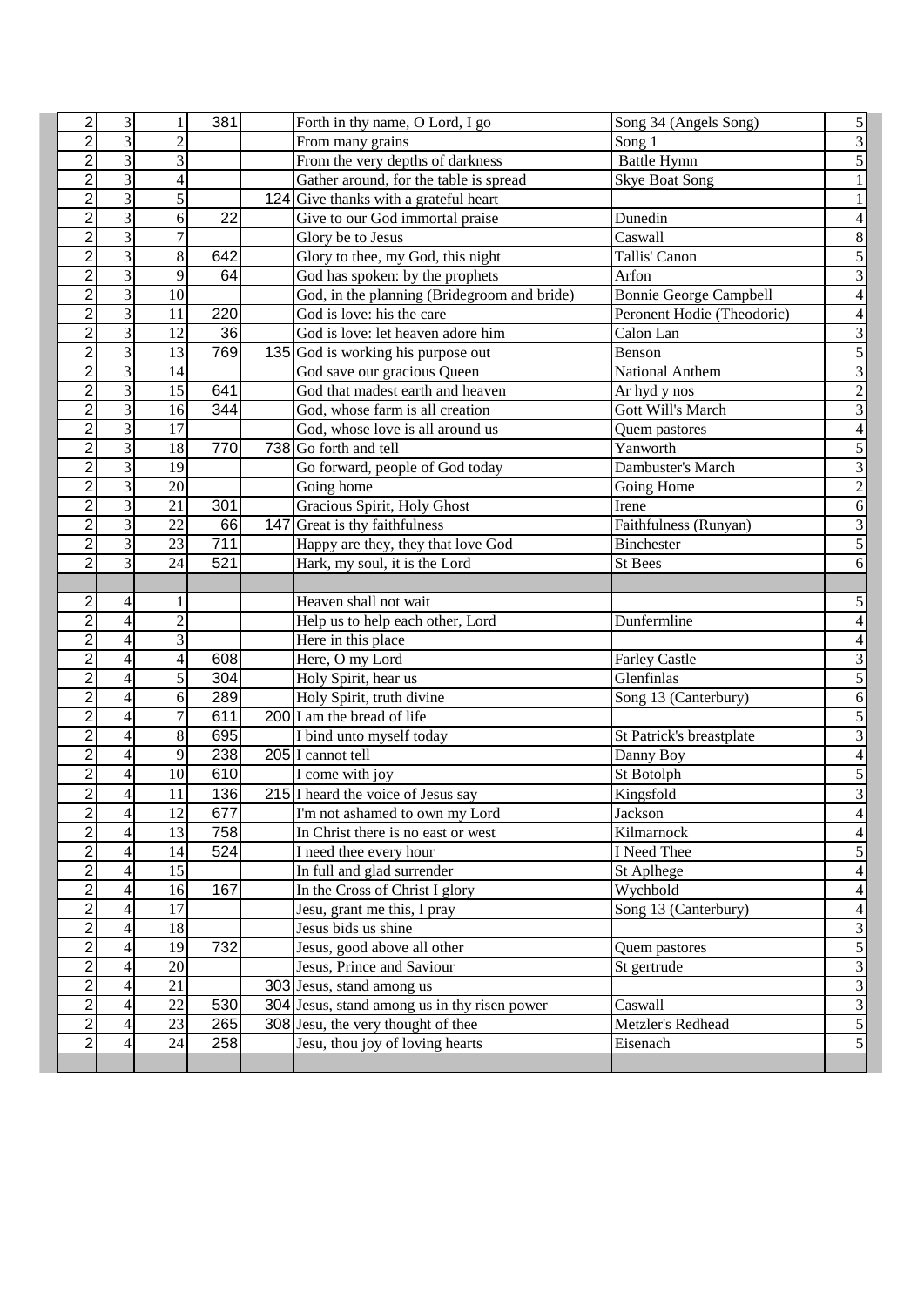| $\overline{\mathbf{c}}$          | 5                   |                 |                         | 315 Jubilate, everybody                                      | Jubilate Deo          |                                  |
|----------------------------------|---------------------|-----------------|-------------------------|--------------------------------------------------------------|-----------------------|----------------------------------|
| $\overline{2}$                   | $\overline{5}$      | $\overline{2}$  | 409                     | Judge eternal, throned in splendour                          | Rhuddlan              | $\overline{3}$                   |
| $\overline{2}$                   | $\overline{5}$      | 3               |                         | Just a closer walk with thee                                 | Just a closer walk    | 3                                |
| $\overline{2}$                   | 5                   | 4               | 697                     | 316 Just as I am, without one plea                           | Saffron Walden        | $\boldsymbol{6}$                 |
| $\overline{2}$                   | 5                   | 5               | 67                      | Lead, kindly light (tune 1)                                  | Sandon                | $\overline{3}$                   |
| $\overline{2}$                   | 5                   | 6               | 67                      | Lead, kindly light (tune 2)                                  | Lux Benigna           | $\overline{3}$                   |
| $\overline{2}$                   | 5                   | 7               | 266                     | Let all mortal flesh keep silence                            | Picardy               | $\overline{4}$                   |
| $\overline{c}$                   | 5                   | 8               |                         | Let saints on earth in concert sing                          | Dundee                | 5                                |
| $\overline{2}$                   | 5                   | 9               |                         | 329 Let there be love shared                                 |                       |                                  |
| $\overline{2}$                   | 5                   | $\overline{10}$ |                         | Let us talents and tongues employ                            | Linstead              | $\overline{3}$                   |
| $\overline{2}$                   | $\overline{5}$      | 11              |                         | Like a mighty river flowing                                  | Old Yeavering         | $\overline{5}$                   |
| $\overline{2}$                   | $\overline{5}$      | 12              |                         | Longing for light                                            |                       | 5                                |
| $\overline{c}$                   | $\overline{5}$      | 13              | 616                     | 352 Lord, enthroned in heavenly splendour                    | St Helen              | 5                                |
| $\overline{2}$                   | $\overline{5}$      | 14              |                         | Lord of our life, and God of our salvation                   | Cloisters             | $\overline{4}$                   |
| $\overline{2}$                   | 5                   | $\overline{15}$ | 551                     | Lord, teach us how to pray aright                            | St Hugh               | 6                                |
| $\overline{c}$                   | 5                   | 16              |                         | Lord, when I turn my back on you                             | Leigh                 |                                  |
| $\overline{2}$                   | 5                   | 17              |                         | Love is his word                                             | Cresswell             | $\overline{7}$                   |
| $\overline{2}$                   | 5                   | 18              | 202                     | 378 Low in the grave he lay                                  | <b>Christ Arose</b>   | 3                                |
| $\overline{2}$                   | $\overline{5}$      | 19              |                         | 379 Majesty, worship his majesty                             |                       |                                  |
| $\overline{2}$                   | 5                   | $\overline{20}$ | 228                     | 385 Man of sorrows                                           | Gethsemane            | 5                                |
| $\overline{2}$                   | 5                   | 21              | 762                     | May the grace of Christ our Saviour                          | Waltham               | $\overline{c}$                   |
| $\overline{\mathbf{c}}$          | 5                   | 22              | 739                     | May the mind of Christ my Saviour                            | St Leonard's          | 5                                |
| $\overline{2}$                   | 5                   | 23              | $\frac{1}{242}$         | Mine eyes have seen the glory                                | <b>Battle Hymn</b>    | $\overline{4}$                   |
| $\overline{2}$                   | 5                   | 24              | 701                     | My faith looks up to thee                                    | Olivet                | 4                                |
|                                  |                     |                 |                         |                                                              |                       |                                  |
| 2                                | 6                   |                 | 51                      | 395 My God, how wonderful you are                            | Westminster           | 6                                |
| $\overline{2}$                   | 6                   | $\overline{2}$  | 171                     | My God, I love thee                                          | Solomon               | $\mathbf{6}$                     |
| $\overline{2}$                   | 6                   | 3               |                         | My heart will sing to you (Great love)                       |                       | $\overline{c}$                   |
| $\overline{2}$                   | 6                   | 4               |                         | 935 My Jesus, my Saviour                                     |                       | $\overline{2}$                   |
| $\overline{\mathbf{c}}$          | 6                   | 5               | 451                     | 940 Nearer, my God, to thee                                  | Horbury               | 5                                |
| $\overline{2}$                   | 6                   | 6               | 491                     | New songs of celebration render                              | Rendez a Dieu         | $\overline{3}$                   |
| $\overline{c}$                   | 6                   | 7               | 619                     | Now let us from this table rise                              | Solothurn             | $\overline{\mathcal{L}}$         |
| $\overline{2}$                   | 6                   | 8               |                         | Now, my tongue, the mystery telling (2 tunes)                | Pange lingua          | $\boldsymbol{6}$                 |
| $\overline{\mathbf{c}}$          | 6                   | $\mathbf{9}$    |                         | Now, my tongue, the mystery telling (2 tunes)                | Tantum Ergo (Grafton) | $\boldsymbol{6}$                 |
| $\overline{2}$                   | 6                   | 10              | 566                     | 405 Now thank we all our God                                 | Gracias               | $\overline{\mathbf{3}}$          |
| $\overline{2}$                   | 6                   | 11              |                         | 951 O for a closer walk with God                             | Stracathro            | $\overline{4}$                   |
| 2                                | 6                   | 12              | 536                     | 411 O for a heart to praise my God                           | Stockton              | $rac{5}{2}$                      |
| $\overline{2}$                   | 6                   | 13              |                         | 953 O God beyond all praising                                | Thaxted               |                                  |
| $\overline{c}$                   | $6 \mid$            | 14              | 442                     | O God of Bethel, by whose hand                               | Martyrdom             | $\overline{4}$                   |
| $\overline{c}$                   | $6 \mid$            | 15              | 426                     | O God of earth and altar                                     | King's Lynn           | $\overline{3}$                   |
| $\overline{c}$                   | 6                   | 16              |                         | O God, unseen but ever near                                  | St Flavian            | $\overline{4}$                   |
| $\overline{c}$                   | $6 \overline{6}$    | 17              | 702                     | O happy day                                                  | O Happy Day           | $\overline{4}$                   |
| $\overline{2}$<br>$\overline{2}$ | $\overline{6}$      | 18              | 310<br>$\overline{7}04$ | O Holy Spirit, Lord of grace                                 | Tallis' Ordinal       | $\overline{3}$<br>$\overline{5}$ |
| $\overline{2}$                   | 6                   | 19<br>20        |                         | $418$ O Jesus, I have promised                               | Day of Rest           | 5                                |
| 2                                | 6                   | 21              |                         | O Lord, all the world belongs<br>433 O Lord, your tenderness |                       | $\,1$                            |
| $\overline{\mathbf{c}}$          | 6 <sup>1</sup><br>6 | 22              | 229                     | O Love How Deep How Broad How High                           | Eisenach              | $\sqrt{6}$                       |
| $\overline{2}$                   | 6                   | $\overline{23}$ |                         | 437 O my Saviour, lifted from the earth                      | North Coates          | $\overline{5}$                   |
| $\overline{\mathbf{c}}$          | 6                   | 24              |                         | On a hill far away                                           | The Old Rugged Cross  | $\overline{\mathbf{r}}$          |
|                                  |                     |                 |                         |                                                              |                       |                                  |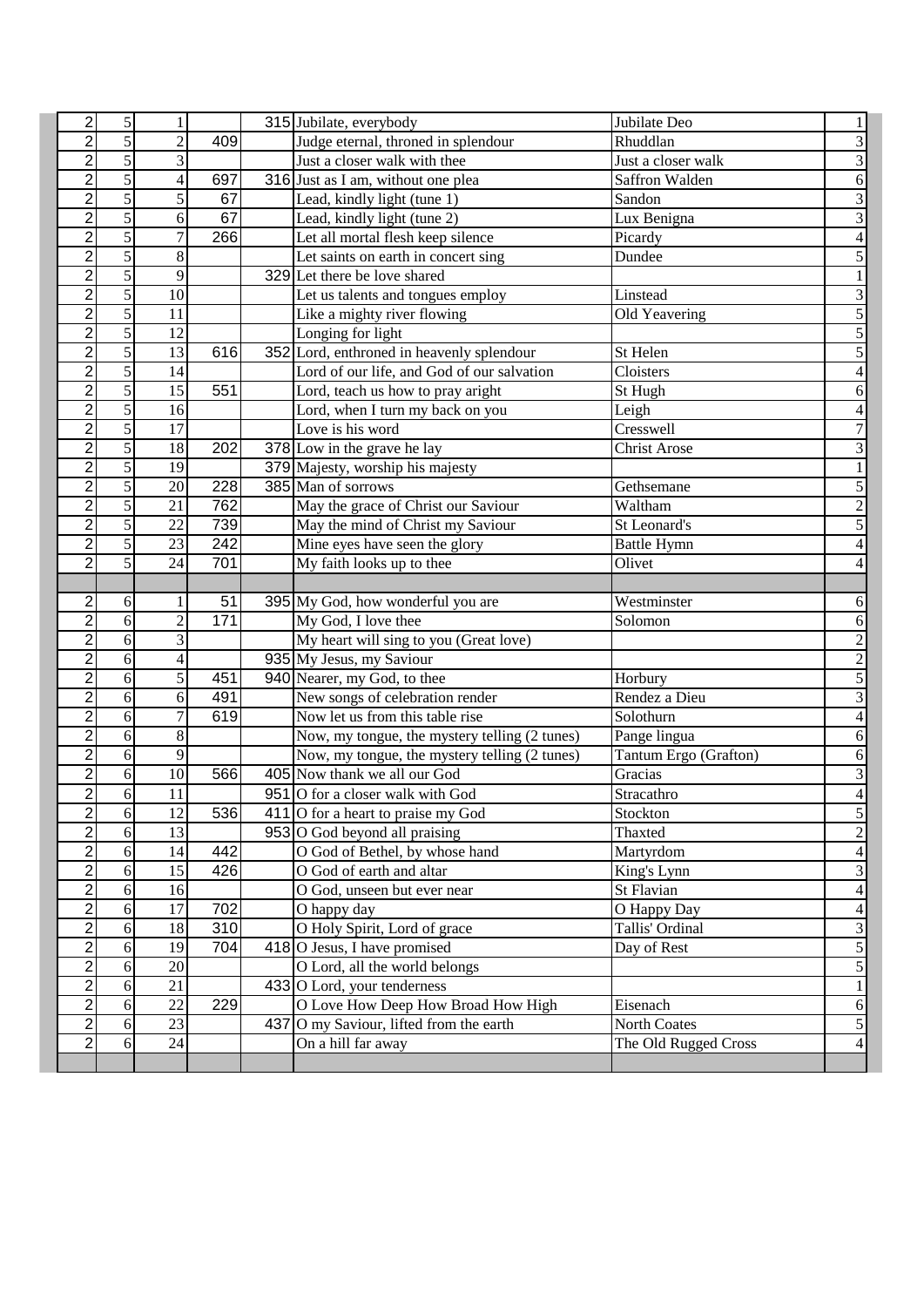| $\overline{c}$          | 7              |                 | 746              | One more step along the world I go                  | Southcote                    | 5                       |
|-------------------------|----------------|-----------------|------------------|-----------------------------------------------------|------------------------------|-------------------------|
| $\overline{c}$          | $\overline{7}$ | $\overline{c}$  | 718              | 442 Onward, Christian pilgrims                      | St Gertrude                  |                         |
| $\overline{2}$          | $\overline{7}$ | 3               |                  | 443 Open our eyes, Lord                             |                              |                         |
| $\overline{2}$          | 7              | 4               | 370              | O Perfect Love                                      | O Perfect Love               | 3                       |
| $\overline{2}$          | 7              | 5               | 779              | O thou, who at thy Eucharist didst pray             | Song 1                       | 4                       |
| $\overline{2}$          | 7              | 6               | $\overline{312}$ | Our blest Redeemer, ere he breathed                 | <b>St Cuthbert</b>           | 6                       |
| $\overline{2}$          | 7              | 7               |                  | Our Father (Caribbean)                              |                              | $\mathbf{6}$            |
| $\overline{c}$          | 7              | 8               |                  | 458 Peace is flowing like a river                   | Peace                        | 5                       |
| $\overline{c}$          | 7              | 9               |                  | 977 Peace, perfect peace, in this dark world of sin | $\overline{\text{Song}}$ 46  | $\overline{7}$          |
| $\overline{c}$          | $\overline{7}$ | 10              |                  | 469 Praise to the Holiest                           | Chorus angelorum (Somervell) | 6                       |
| $\overline{c}$          | $\overline{7}$ | 11              |                  | Put peace into each other's hands                   | St Columba                   | $\overline{5}$          |
| $\overline{2}$          | $\overline{7}$ | 12              |                  | Rejoice in the Lord always                          |                              |                         |
| $\overline{2}$          | $\overline{7}$ | 13              | 273              | 488 Rock of ages                                    | Toplady                      | $\overline{4}$          |
| $\overline{c}$          | $\overline{7}$ | 14              | 138              | 493 Seek ye first                                   | Seek Ye First                | 3                       |
| $\overline{\mathbf{c}}$ | 7              | 15              | 177              | Sing, my tongue, the glorious battle (2 tunes)      | Pange Ligua                  | 8                       |
| $\overline{2}$          | 7              | 16              | 177              | Sing, my tongue, the glorious battle (2 tunes)      | St Thomas (Webbe)            | 8                       |
| $\overline{c}$          | $\overline{7}$ | 17              |                  | Sing of the Lord's goodness                         |                              | 4                       |
| $\overline{c}$          | 7              | 18              |                  | 1002 Sing to God new songs of worship               | Ode to Joy                   | 3                       |
| $\overline{2}$          | 7              | 19              |                  | Sing we of the blessèd Mother                       | Abbot's Leigh                | $\overline{4}$          |
| $\overline{2}$          | 7              | 20              |                  | Sing we to God our Father                           | From Strength to Strength    | $\overline{4}$          |
| $\overline{2}$          | 7              | $\overline{21}$ |                  | Soul of my Saviour                                  | Anima Christi                | $\overline{3}$          |
| $\overline{2}$          | 7              | 22              |                  | Spirit of God (Mallaig Sprinkling Song)             | Leaving of Lismore           | 3                       |
|                         |                |                 |                  |                                                     |                              |                         |
| $\overline{c}$          | 8              |                 |                  | 514 Such love                                       |                              | 3                       |
| $\overline{c}$          | 8              | $\overline{c}$  | 646              | Sun of my soul, thou Saviour dear                   | Hursley                      | 4                       |
| $\overline{c}$          | 8              | 3               |                  | Take me, Lord                                       |                              | 3                       |
| $\overline{c}$          | 8              | 4               | 705              | 519 Take my life, and let it be                     | Nottingham                   | $\mathbf{6}$            |
| $\overline{2}$          | $\overline{8}$ | 5               |                  | Thanks for the fellowship                           | <b>Skye Boat Song</b>        |                         |
| $\overline{2}$          | 8              | 6               | 483              | Thanks to God, whose word was spoken                | $\overline{St}$ Helen        | 5                       |
| $\overline{2}$          | 8              | 7               |                  | The Church of God a kingdom is                      | University                   | 6                       |
| $\overline{\mathbf{c}}$ | 8              | $8\,$           | 452              | 530 The God of Abraham praise                       | Leoni                        | 5                       |
| $\overline{2}$          | $\overline{8}$ | 9               | 43               | The God of love my shepherd is                      | University                   | $\overline{5}$          |
| $\overline{c}$          | $8\,$          | 10              |                  | 532 The King is among us                            |                              | $\overline{7}$          |
| $\overline{c}$          | $8\,$          | 11              | 69               | 533 The King of love my shepherd is                 | St Colomba                   | 6                       |
| $\overline{c}$          | 8              | 12              | 89               | The race that long in darkness pined                | Dundee                       | 5                       |
| $\overline{2}$          | $\overline{8}$ | 13              |                  | There are hundreds of sparrows                      | Hundreds & Thousands         | $\overline{4}$          |
| 2                       | 8              | <sup>14</sup>   |                  | 546 There's a quiet understanding                   |                              |                         |
| $\overline{2}$          | 8              | $\overline{15}$ | 230              | There's a wideness in God's mercy                   | Daily, daily                 | $\frac{2}{6}$           |
| 2                       | 8              | 16              | 179              | The royal banners forward go                        | <b>Gonfalon Royal</b>        | $\overline{5}$          |
| $\overline{c}$          | $\overline{8}$ | 17              |                  | The Spirit lives to set us free (Walk in the light) |                              | $\sqrt{6}$              |
| $\overline{c}$          | $8\,$          | 18              | 397              | Thine arm, O Lord, in days of old                   | St Matthew                   | $\overline{\mathbf{3}}$ |
| $\overline{c}$          | $8\,$          | 19              | 572              | Think of a world without any flowers                | Genesis                      | $\overline{\mathbf{3}}$ |
| 2                       | $8\,$          | 20              |                  | This is my body                                     |                              | $rac{5}{3}$             |
| 2                       | 8              | 21              | 577              | 553 This is the day                                 |                              |                         |
| $\overline{2}$          | $8\,$          | 22              |                  | This is the day the Lord has made                   | <b>Billing</b>               | $\overline{5}$          |
| $\overline{2}$          | 8              | 23              | 234              | Thou art the Way: by thee alone                     | St James                     | $\overline{4}$          |
| 2                       | 8              | 24              |                  | Thou pilgrim strangers here below                   | Surrey                       | $\overline{3}$          |
|                         |                |                 |                  |                                                     |                              |                         |